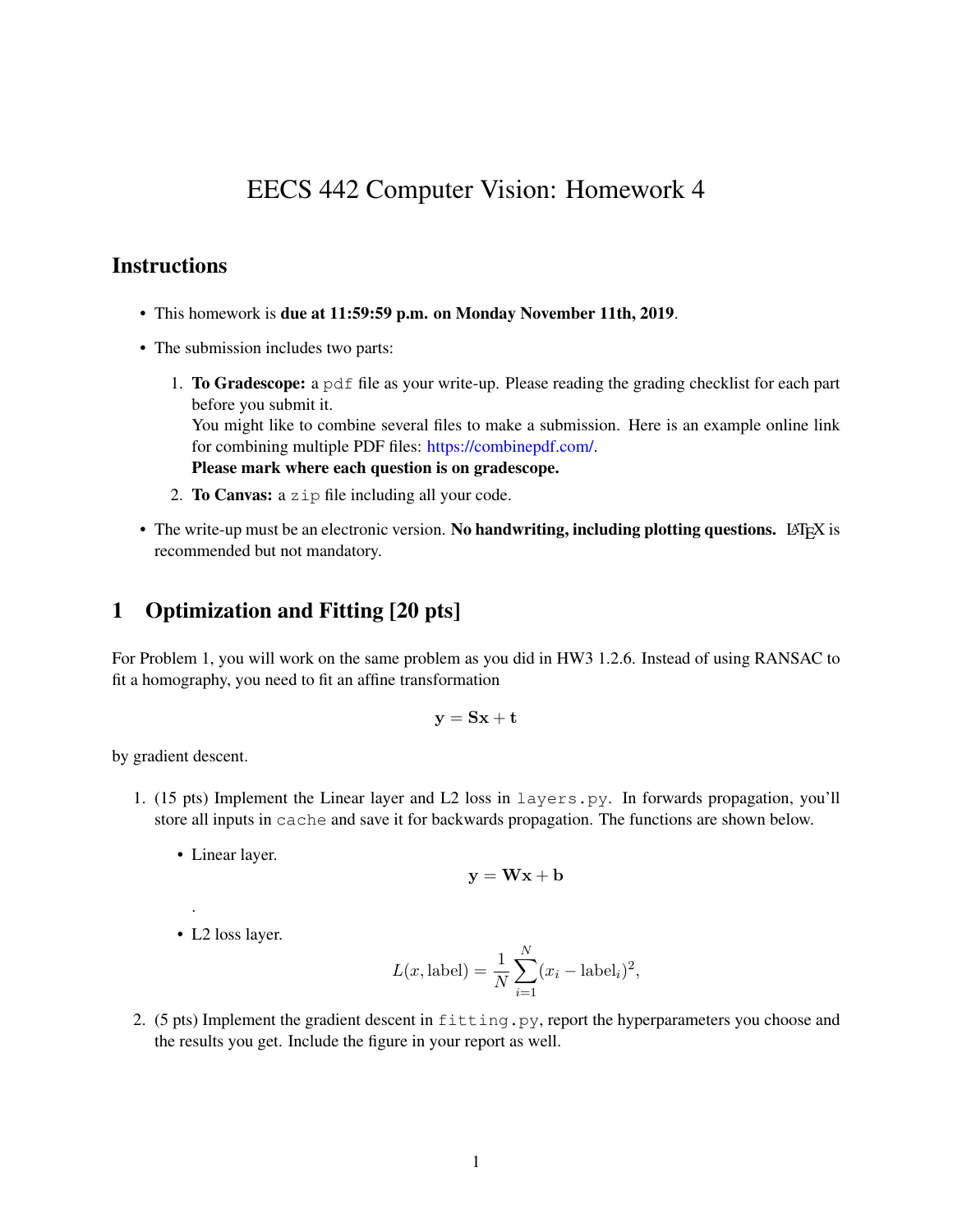### 2 Softmax Classifier with One Layer Neural Network [40 pts]

For Problem 2 and Problem 3, you will implement a softmax classifier from scratch to classify images. You cannot use any deep learning libraries such as PyTorch in this part.

Implement the ReLU layer and softmax layer in layers.py. These functions are shown below:

• ReLU layer.

$$
y = \begin{cases} x, & x \ge 0, \\ 0, & \text{otherwise.} \end{cases}
$$

• Softmax layer.

$$
y_i = \frac{e^{x_i}}{\sum_{j=1}^{C} e^{x_j}}
$$

$$
L(\mathbf{y}, label) = -\sum_{i=1}^{C} [[i == label]] \log (y_i)
$$

Note: When you exponentiate even large–ish numbers in your softmax layer, the result could be quite large and numpy would return inf. To prevent this case, you can calculate softmax layer with max subtraction:

$$
y_i = \frac{e^{x_i - max(\mathbf{x})}}{\sum_{j=1}^{C} e^{x_j - max(\mathbf{x})}}
$$

It's also not hard to see these two softmax equations are in fact equivalent since

$$
\frac{e^{x_i - max(\mathbf{x})}}{\sum_{j=1}^{C} e^{x_j - max(\mathbf{x})}} = \frac{e^{x_i} / e^{max(\mathbf{x})}}{\sum_{j=1}^{C} e^{x_j} / e^{max(\mathbf{x})}} = \frac{e^{x_i}}{\sum_{j=1}^{C} e^{x_j}}
$$

In softmax.py, you need implement your network. You're only allowed to use layer functions you implement. However, you're encouraged to implement additional features in layers.py and use it here. Filling in all TODOs in skeleton codes will be sufficient.

You'll use L2 regularization in your neural network to prevent overfitting. In order to simplify the expression of gradient, use the formula  $\frac{1}{2} ||x||^2$  for L2 regularization, where the 2 and the  $\frac{1}{2}$  will cancel out when you take the gradient.

After making sure your network works, you need train it on CIFAR–10 [1] dataset, which is available at [https://www.cs.toronto.edu/](https://www.cs.toronto.edu/~kriz/cifar-10-python.tar.gz)∼kriz/cifar-10-python.tar.gz. CIFAR–10 has 10 classes, 50000 training images, and 10000 test images. You need split the training set/validation set on the training images by yourself. After decompressing the downloaded dataset, you can use the provided python inferface to read the CIFAR–10 dataset in train.py, although you're free to modify it. Preprocess your images and tune the model hyperparameters in train.py.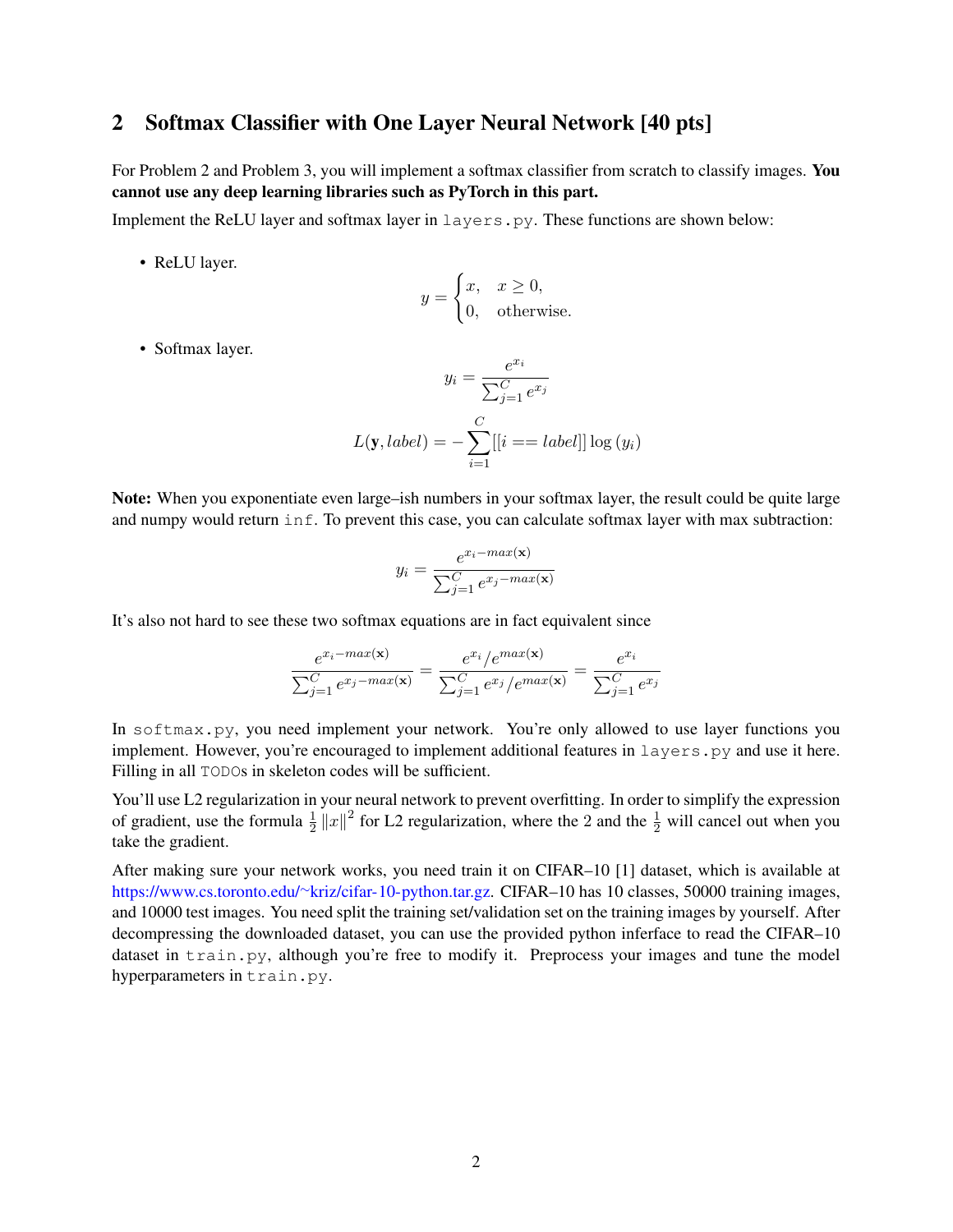| airplane   | <b>Contract</b> |  |       |  |   |   |    |
|------------|-----------------|--|-------|--|---|---|----|
| automobile |                 |  |       |  |   | ы | ч. |
| bird       |                 |  |       |  |   |   |    |
| cat        |                 |  |       |  |   |   | þ. |
| deer       |                 |  |       |  |   |   |    |
| dog        |                 |  |       |  |   |   |    |
| frog       |                 |  |       |  |   |   |    |
| horse      |                 |  |       |  |   |   |    |
| ship       |                 |  | 1,441 |  |   |   |    |
| truck      |                 |  |       |  | m |   |    |

Figure 1: Example images from CIFAR10 dataset [1]

This task is open-ended. However, here are some suggestions:

• When working on the backward function in layer.py, you need to calculate the gradients of the objective function. To check your implementation, you can take use of this:

$$
\frac{\partial f(\cdots, x_i, \cdots)}{\partial x_i} = \lim_{\delta \to 0} \frac{f(\cdots, x_i + \delta, \cdots) - f(\cdots, x_i, \cdots)}{\delta}
$$

where  $f : [x_1, \dots, x_n] \in \mathbb{R}^n \mapsto \mathbb{R}$ . So, you can derive some approximation for the gradients by setting some small value  $\delta$ . You can compare the gradient your implementation gets with the numerical value of the approximation.

- Image preprocessing is important, you can either normalize them to zero mean and unit standard deviation, or simply scale them to the range [0,1].
- Training neural networks can be hard and slow. Start early!

#### Grading checklist:

- 1. For all layers, we will have a series of tests that automatically test whether your functions are written correctly. We won't use edge cases. You do not need to include any discussion of your code for part one unless you have decided to implement some extra features.
- 2. Your report should detail the architecture you used to train on CIFAR–10. Include information on hyperparameters chosen for training and a plot showing both training and validation accuracy across iterations.
- 3. Report the accuracy on the test set of CIFAR–10. You should only evaluate your model on the test set once. All hyperparameter tuning should be done on the validation set. We expect you to achieve 40% accuracy on the test set.
- 4. Include discussion of the parameter you chose for experimentation, and include your results and analysis. In terms of discussion, we expect to see plots and data instead of a general description.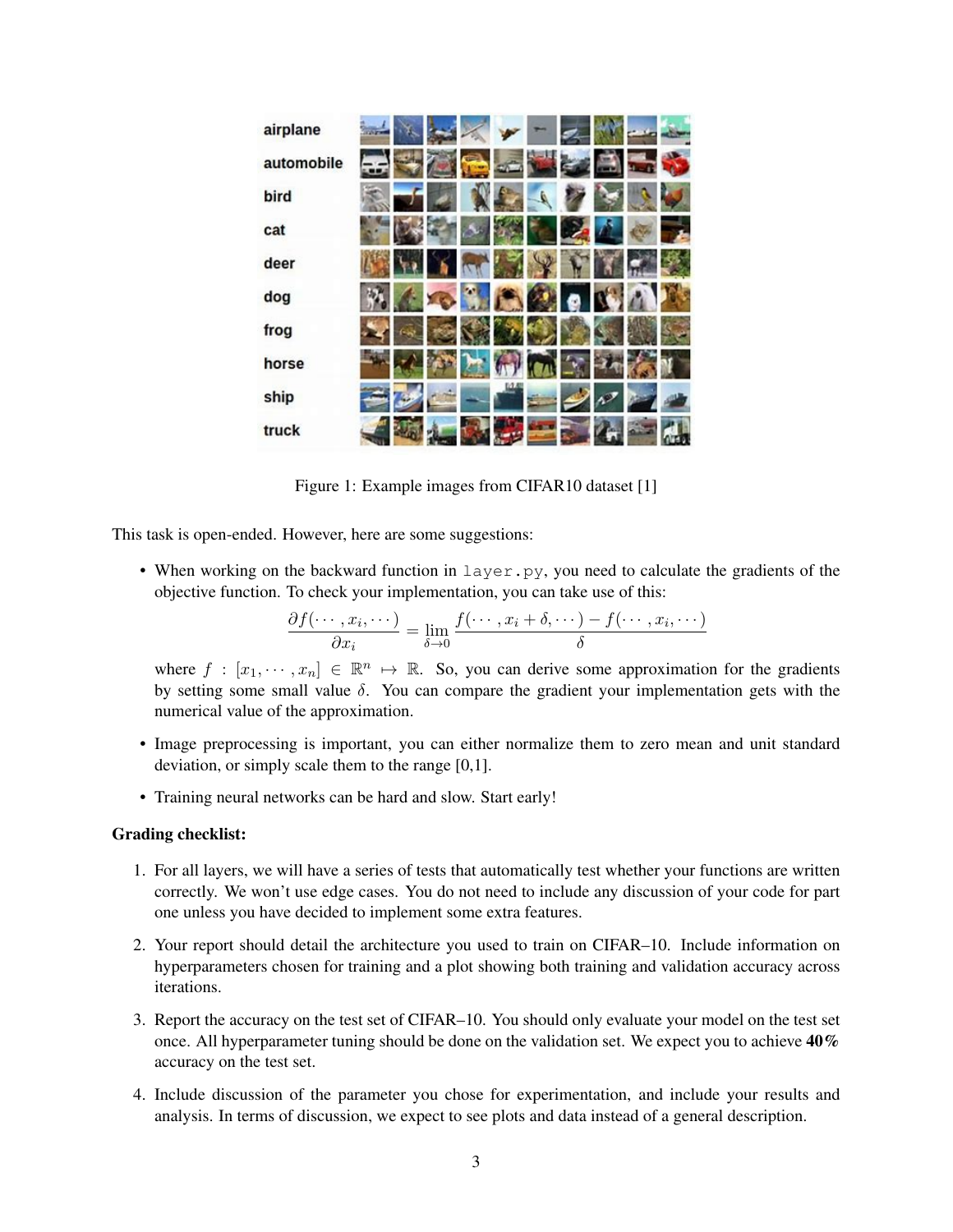## 3 Softmax Classifier with Hidden Layers [20 pts]

Continue to work on softmax.py, add a hidden layer with  $N$  dimension on your neural network if hidden dim is set to a positive integer N, there's no hidden layer if hidden dim=None. Use ReLU as your activation function.

Use this model to do the classification as you did in Problem 2 again. We expect you to achieve  $50\%$ accuracy on the test set. Also include the number of hidden dimension in your report. The grading checklist is the same as the one for Problem 2.

Once you finish the training, save the model with highest test accuracy for your next problem, we've already provided save/load functions for you in softmax.py.

### 4 Fooling Images [20 pts]

Fooling images is a good way to see where the model works and fails, it's highly related to another important field of machine learning: adversarial attack and robustness. In the following example, a few spots on the image will make the model to misclassify this ship image as airplane although it still looks like a ship.



Figure 2: Original ship image (left) and the fooling image classified as airplane (right).

In this part, you will use gradient ascent to generate a fooling image from a correctly classified image from CIFAR-10.

- 1. (5 pts) Finish the remaining code in softmax.py, return the gradient of loss with respect to the input if return dx flag is True.
- 2. (15 pts) Gradient ascent is similar to gradient descent. You'll fix the parameters of the model and compute the gradient of the classification score with respect to the input image and update the image iteratively. In this problem, you will use a fooling class to compute the gradient of loss with respect to the input image instead, in which way you're doing gradient descent to minimize the loss but gradient ascent to maximize the classification score of that fooling class.

You will implement the following steps in fooling image.py

• load the trained model you get from the last problem.